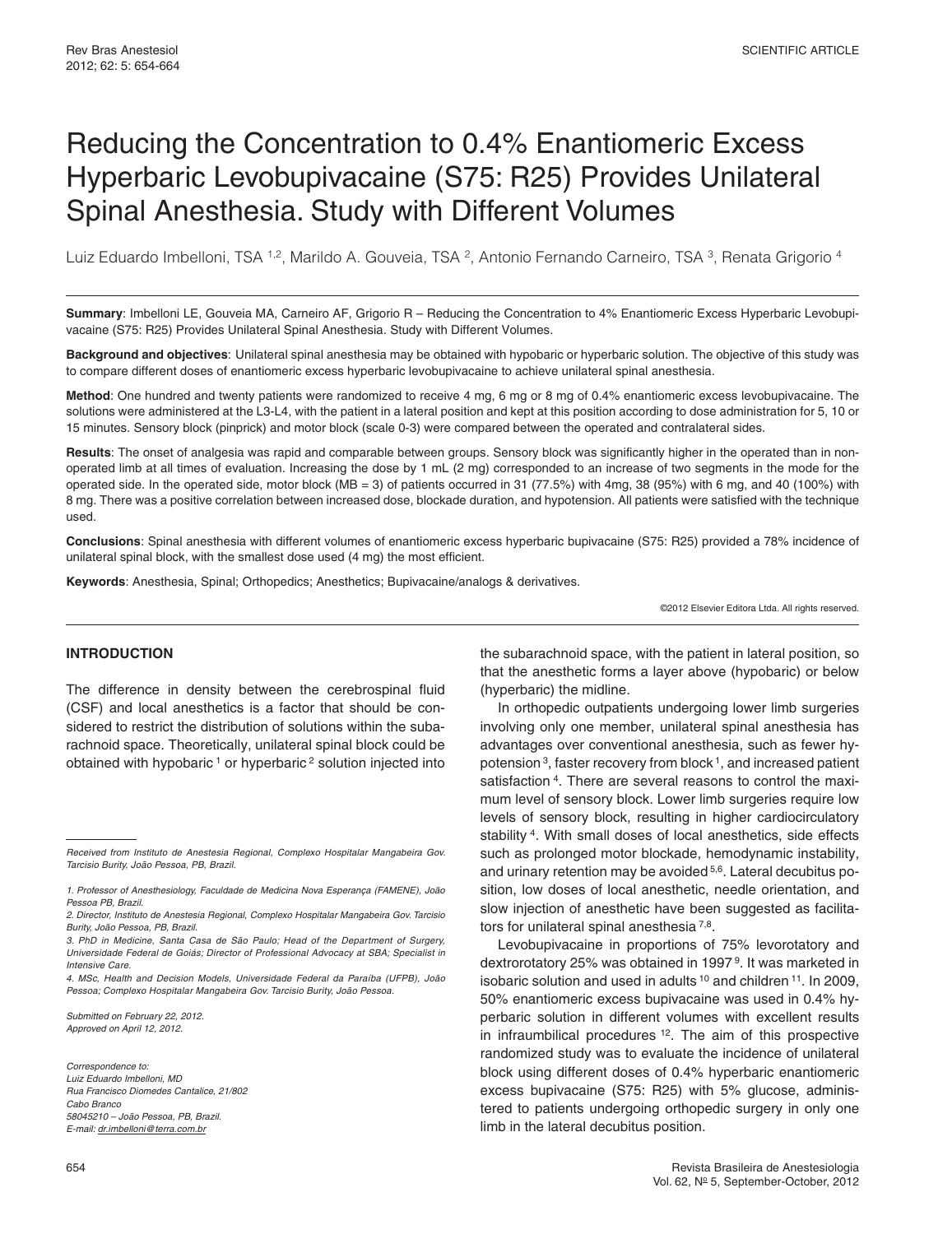# **METHOD**

The Ethics Research Committee approved the study protocol and all patients were informed and agreed to participate in the study. Exclusion criteria were hypovolemia, pre-existing neurological disease, coagulation disorders, thromboprophylaxis for less than eight hours, infection at the puncture site, agitation and delirium, and the presence of indwelling catheters.

The incidence of unilateral blockade in several studies ranges from 65% to 90%. Assuming a significance level of 5% and a power of 80%, we obtained the required number of 81 patients. We selected 120 patients to ensure against data loss.

A solution of 50% enantiomeric excess levobupivacaine at 0.4% with 5% glucose was prepared from 0.5% isobaric enantiomeric excess levobupivacaine (S75: R25) (specific gravity at  $37^{\circ}$ C of 1.0058 g.mL $^{-1}$ ) plus 1 mL of glucose 25%  $^{12}$ . Selected patients were ASA physical status I-II, without preanesthetic medication, aged between 20 and 60 years, scheduled for unilateral orthopedic surgery under spinal anesthesia. In all patients, pneumatic tourniquet was applied to the thigh and inflated to the maximum pressure of 350 mm Hg. Patients were randomly selected using coded envelopes prepared for the study and divided into three groups of 40 patients. Patients in Group 1 received 4 mg (1 mL), Group 2 received 6 mg (1.5 mL), and Group 3 received 8 mg (2 mL) of enantiomeric excess levobupivacaine (S75, R25) at 0.4% with gravity of 1.0107 g.mL-1. Surgeries were knee videoarthroscopies, correction of ankle fractures with or without ligament injury, and implant removal below the knee.

After sedation with intravenous fentanyl  $(1 \mu g.kg^{-1})$  and midazolam (1 mg), skin cleansing with chlorhexidine, and excess removal, spinal puncture was performed with the patient in lateral decubitus position with the involved limb down, through the median interspace L3-L4 after skin infiltration with lidocaine 1%, using a 27G Quincke needle (B. Braun Melsungen) without introducer. After observing CSF confirming the correct position of the needle, 4, 6 or 8 mg of 0.4% enantiomeric excess hyperbaric levobupivacaine (S75: R25) were administered at a rate of 1 mL.30s-1. Patients remained in the lateral position according to dose used: 4 mg (5 minutes), 6 mg (10 minutes), and 8 mg (15 minutes) before being placed in a supine position for evaluation of the parameters studied and beginning of surgery.

Assessment of sensory and motor block was performed by another professional who was blinded to the patient's group allocation. The level of sensory block, defined as the lack of pinprick sensation, was assessed bilaterally at the midclavicular line, while motor block was assessed by modified Bromage scale <sup>13</sup>:  $0 =$  free movement of lower limbs (LL),  $1 =$  inability to raise the limbs extended,  $2 =$  inability to flex knees,  $3 =$ inability to move the ankles. Sensory and motor block were assessed in both limbs according to studied groups at 5, 10, and 15 minutes after surgery and comparison of involved and noninvolved limb was performed, as well as between groups. In case of blockade failure, another spinal anesthesia would be performed with 10 mg of 0.5% hyperbaric bupivacaine. In

case of insufficient time for the procedure, general anesthesia would be performed with a laryngeal mask. Hypotension (decreased SBP > 30% ward pressure) was treated with intravenous etilefrine (2 mg) and bradycardia (heart rate < 45 bpm) was treated with intravenous atropine (0.50 mg).

Duration of analgesia was determined by the time for sensation return to dermatome corresponding to the puncture site. Hemodynamic parameters were evaluated with 5 minutes interval throughout the procedure. Information regarding the blockade recovery time, surgical time, need for bladder catheterization, pain and treatment administered were recorded by an investigator. The time to begin ambulation was guided by the surgeon, and postoperative analgesia consisted of plexus blockade with peripheral nerve stimulator of lumbar or sacral nerve with 50 mL of 50% enantiomeric excess levobupivacaine at 0.2%, according to site of operation, and ketoprofen (100 mg) and dipyrone (3 g) administered intravenously. Blockade and the first analgesic dose were performed at end of surgery in the operating room. It was not part of the study to evaluate the quality of postoperative analgesia.

Upon leaving the operating room, patients were asked to record their opinion about the technique. The alternatives were optimal, satisfactory or poor. Patients were followed-up for three days postoperatively in order to gather information about headache, transient neurologic symptoms (TNS) or back pain. Headache was classified as post-dural puncture if presented with worsening at sitting position, occipital or frontal location, increased with coughing, straining or sneezing. Back pain was considered TNS if the patient experienced pain and/ or dysesthesia in the back, buttocks, and legs after recovery with resolution within 72 hours.

The three treatment means were compared by analysis of variance. Probabilities of patient's level of satisfaction were compared by chi-square test and when it could not be used, Fisher's exact test was used. The Median Test was used to compare the medians of the three groups. The level of significance was  $\alpha = 0.05$ .

# **RESULTS**

Regarding patients' demographic data, height showed a significant difference among the three groups (Table I). Blockades were sufficient for the procedures performed and there was no need for additional general anesthesia.

The onset of analgesia was rapid and comparable between groups. The dose used did not influence the onset of sensory block, defined as latency time (Table II). There was difference between groups receiving 4 mg and 8 mg regarding duration of surgery (p-value  $= 0.031$ ) and between groups regarding duration of blockade in different groups, showing increasing duration with increased dosage  $(4 \text{ mg} < 6 \text{ mg} < 8 \text{ mg})$  (Table II). Development of hypotension showed significant correlation with increased dosage ( $p$ -value = 0.122, Fisher's exact test) (Table II).

The spread of analgesia in the operated limb was different between the three groups in the first evaluation (Figure 1). The sensory level evaluated by the median test was lower in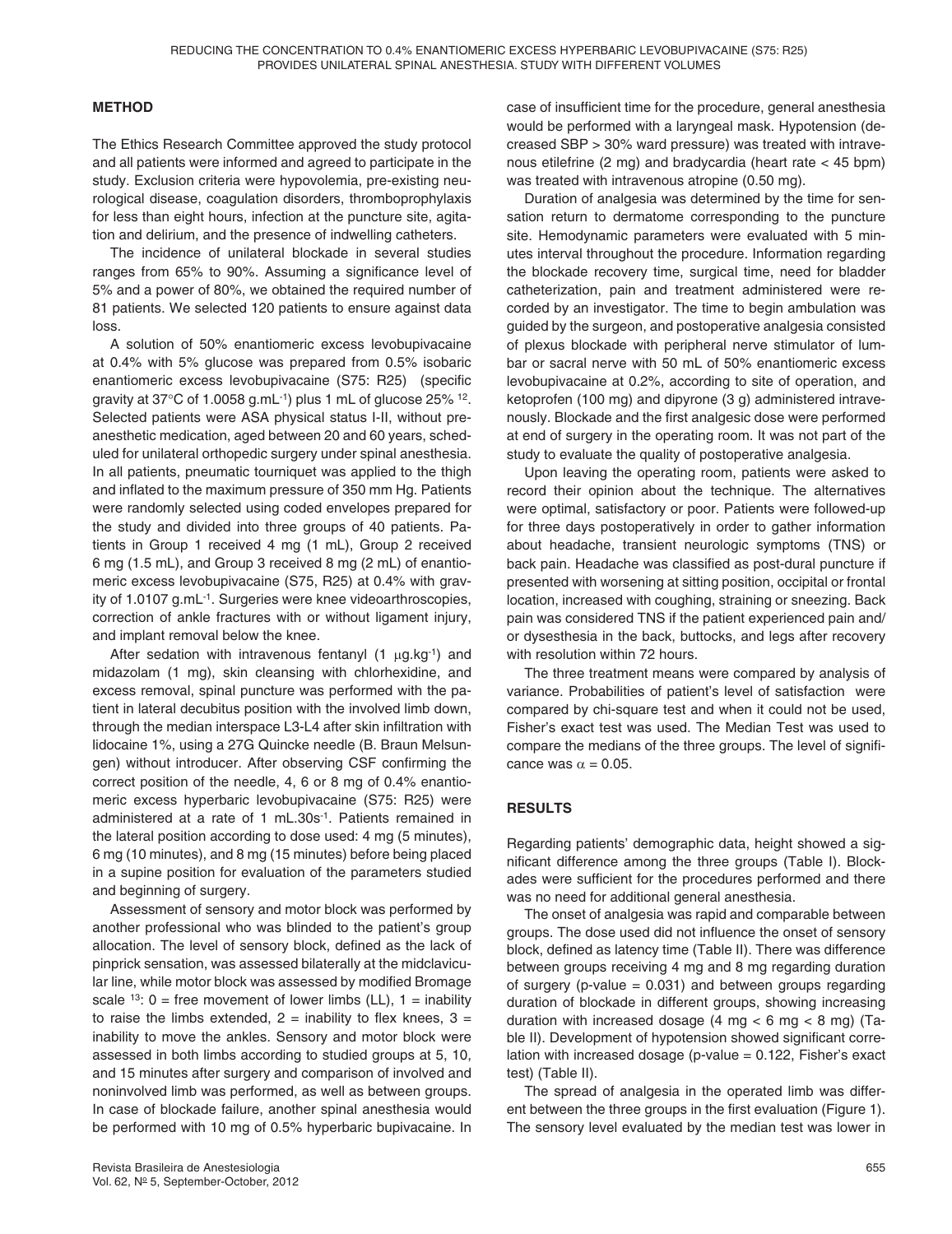**Table I** – Patient Data

|           | 4 mg                                                         | 6 mg  | 8 mg                 | p         |
|-----------|--------------------------------------------------------------|-------|----------------------|-----------|
|           | Age (years) 40.57 (13.57) 41.22 (9.72)                       |       | 38.65 (11.31) 0.591* |           |
|           | Weight (kg) 62.82 (15.04) 68.80 (8.99)                       |       | 67.50 (13.45) 0.093* |           |
|           | Height (cm) 164.12 (6.69) 168.17 (6.19) 165.50 (8.40) 0.040* |       |                      |           |
| Sex (M/F) | 19/21                                                        | 23/17 | 21/19                | $0.530**$ |
|           |                                                              |       |                      |           |

Mean (SD); M: male; F: female; Height: difference between groups 4 mg and 6 mg (p = 0.038). (\*) 1-Factor ANOVA, (\*\*) X² test.

**Table II** – Assessed Parameters

|                                | 4 mg       | 6 mg       | 8 mg       | p-value    |
|--------------------------------|------------|------------|------------|------------|
| Latency (min)                  | 1:46(0:22) | 1:41(0:17) | 1:39(0:14) | $0.196*$   |
| Surgery duration<br>(min)      | 54(8)      | 58 (8)     | 59(8)      | $0.036*$   |
| <b>Block duration</b><br>(min) | 75 (8)     | 117(9)     | 174 (14)   | $< 0.001*$ |
| Hypotension                    |            |            |            | $0.122**$  |

(\*) 1-Factor ANOVA; (\*\*) Fisher's Exact Test.

the 4 mg group, which was lower than 6 mg group, which was lower than 8 mg group (Figure 1). The mode for  $T_{12}$  was 4 mg,  $T_{10}$  6 mg, and  $T_8$  8 mg. The 2 mg increase in dosage corresponded to a significant increase of two segments in mode between the three doses (Figure 1).

The time spent in lateral decubitus position according to dose reflected a selective unilateral blockade in 38 patients receiving 4 mg (95%), 32 receiving 6 mg (80%), and 24 receiving 8 mg (65%). The increase in dosage corresponded to a significant decrease unilaterally (p-value  $= 0.001$ ) (Table III). At the end of surgery, there was an increase in unilateral block with all doses, which was 100% with 4 mg, 85% with 6 mg, and 75% with 8 mg.



**Figure 1 –** Cephalad Spread on Operated Limb in the First Evaluation.

The mode was T12 with 4 mg, T10 with 6 mg, and T8 with 8 mg.

**Table III** – Incidence of Unilateral Blockade According to Dose Used in the First Evaluation and at the End of Surgery

|                            | 4 mg               | 6 mg              | 8 mg     | D        |
|----------------------------|--------------------|-------------------|----------|----------|
| 1 <sup>st</sup> Evaluation |                    |                   |          | $0.001*$ |
| Yes $(\%)$                 | 38 (95%)           | 32 (80%) 24 (65%) |          |          |
| No (%)                     | 2(5%)              | 8(20%)            | 16 (35%) |          |
| <b>End of Surgery</b>      |                    |                   |          | $0.004*$ |
| Yes $(\%)$                 | 40 (100%) 34 (85%) |                   | 30 (75%) |          |
| No (%)                     | 0                  | 6(15%)            | 10 (25%) |          |
|                            |                    |                   |          |          |

(\*) Fisher's Exact Test.

At the initial evaluation, complete motor block (grade 3) in operated limb occurred in 31 patients (77.5%) receiving 4 mg, 38 patients receiving 6 mg (95%), and 40 patients receiving 8 mg (100%) (Figure 1). There is significant difference between doses (p-value < 0.001). At the end of the procedure, no patient showed grade 3 motor block with 4 mg, versus 32 patients with 6 mg and 34 with 8 mg.

In the contralateral limb, absence of motor block (grade 0) at the beginning of surgery occurred in 38 patients with 4 mg versus 32 with 6 mg and none with 8 mg (Figure 3), confirming that the lower dose results in a higher incidence of unilateral blockade. At the end of surgery, no motor block was present in all patients with 4 mg, in 34 patients with 6 mg, and in 26 patients with 8 mg.

Patients who developed hypotension (2 with 6 mg and 4 with 8 mg) required only one dose of the vasopressor. There was no bradycardia in patients of all groups. All patients had an optimal satisfaction with the technique used. No patient had post-dural puncture headache or urinary retention. There were no complaints of back pain or pain in the buttocks or legs during the three subsequent days.



**Figure 2** – Motor Block of Operated Limb in the First Evaluation and at the End of Surgery. INI: Initial; END: Final.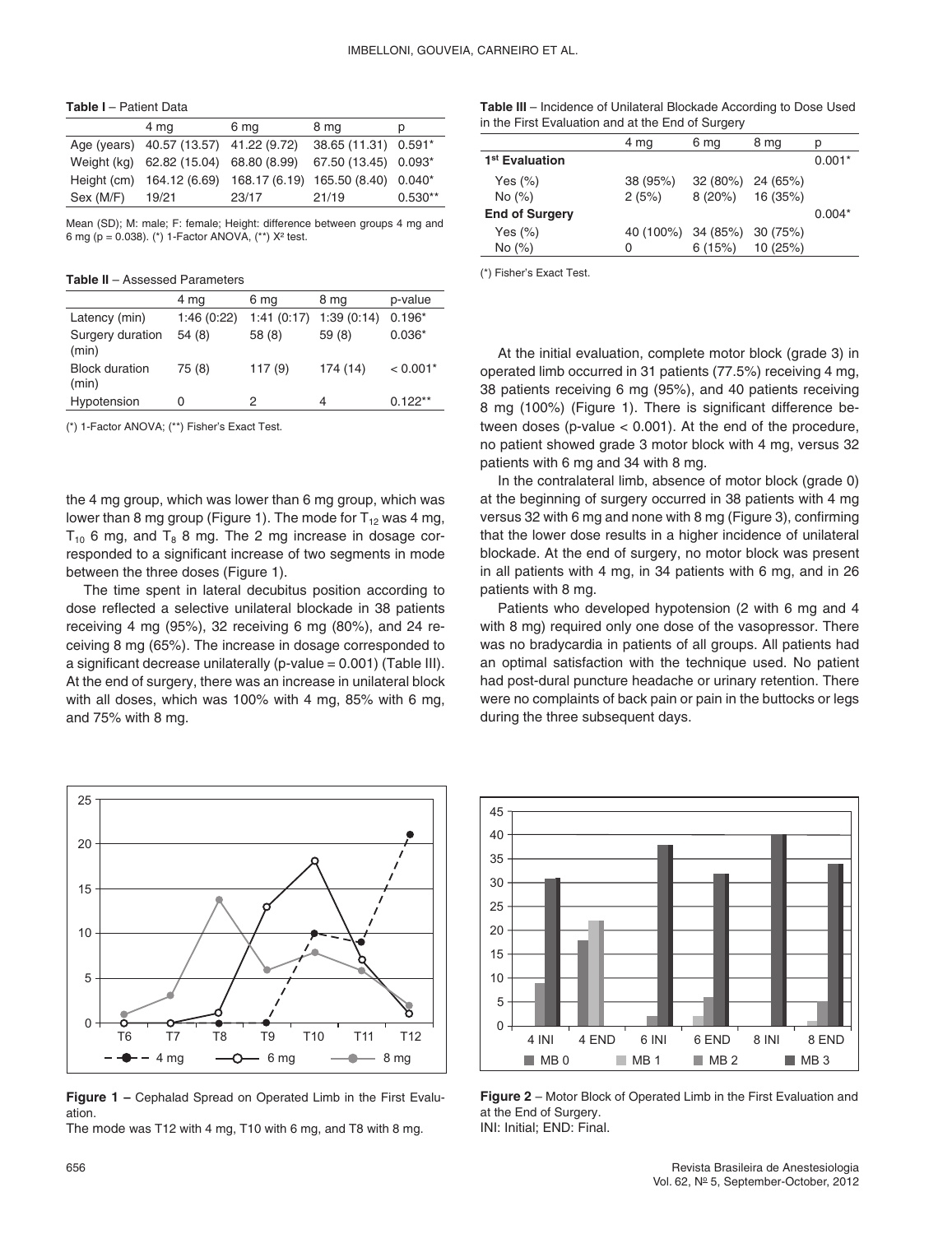

**Figure 3** – Motor Block of Contralateral Limb in the First Evaluation and at the End of Surgery. INI: Initial; END: Final.

#### **DISCUSSION**

In this study, appropriate levels of anesthesia were achieved for surgeries of a single lower limb, using 4 mg, 6 mg, or 8 mg of 50% enantiomeric excess levobupivacaine at 0.4% hyperbaric. The 4 mg dose (1 mL) provided only unilateral blockade in 95% of patients, 6 mg (1.5 mL) in 80%, and 8 mg (2 mL) in 65%, showing that selectivity is dependent on the mass of injected anesthetic into the subarachnoid space. The rapid onset of action was no difference between doses, and duration of action was dose dependent.

Unilateral spinal anesthesia may result in sensory and motor hemiblock preferably on one side. The purpose of applying spinal anesthesia restricted to one of lower limbs is to minimize the extent of the blockade on the side to be operated, as well as obtaining surgical anesthesia throughout the procedure. This goal was achieved in 78.3% of patients in the first assessment and 86.6% of patients at the end of surgery.

The drugs evaluated for use in anesthesia depend on the national pharmacopoeia regulation and commercial factors. Enantiomeric excess levobupivacaine (S75: R25) at 0.5% was marketed only in isobaric formulation. In a previous study, a protocol was designed to evaluate the drug in hyperbaric solution at 0.4% in 5% glucose with different volumes, showing that it can easily replace the  $0.5\%$  solution  $12$ , a fact confirmed in this study.

Hyperbaric bupivacaine is prepared with the addition of glucose, and additions of glucose were tested at 5% and 10%, with the 8% concentration presenting less variation in the extent of blockade. The use of bupivacaine 0.75% in 8% glucose showed no advantage over the 0.5% concentration 14. Between 2 and 4 mL, the increased volume produced no change in dispersion, but produced an increase in duration of action, which is related to dose increase <sup>14</sup>. In children, hyperbaric bupivacaine with 0.9% or 8% glucose produced similar spinal anesthesia regarding success, cephalad spread of block, recovery, and side effects 15, showing that there is no need for high doses of glucose to make the anesthetic hyperbaric. In a previous study with the same 0.4% solution with 5% glucose, and volumes ranging from 2.5 and 5 mL, there was greater cephalad spread, as well as increased duration of action with increasing dose 12. In this study, the same result was achieved with low doses for unilateral spinal anesthesia, showing that unilateral blockade was higher with the lower dose and inversely proportional to the dose used.

Obtaining a selective unilateral blockade depends on the anesthetic, dose, and time spent in the lateral decubitus position. High doses of bupivacaine (12-20 mg) show significant blockade migration, even after 1 hour in the lateral decubitus position 16, while small doses of bupivacaine (5-8 mg) result in a restricted blockade after 10-15 minutes in the lateral decubitus position 17. The best outcome for unilateral blockade occurred when low doses of hyperbaric or hypobaric bupicacaine were used and the patient remained in the lateral decubitus position for 10-20 minutes $6$ . In this study, the patient was maintained in the lateral decubitus position with time depending on the dose used showing that the lowest dose (4 mg) required less time than moderate (6 mg) or high doses (8 mg). This resulted in a higher selectivity with the lowest dose (95%) compared with the higher dose (65%).

By definition, baricity is the relationship between the density of injected solution and the density of CSF. Mean baricity of CSF is 1.00059  $\pm$  0.00020 g.mL<sup>-1 18</sup>. The baricity of local anesthetics may be increased by the addition of glucose. The baricity of 0.4% enantiomeric excess hyperbaric levobupivacaine (S75: R25) is 1.0107 g.mL $^{-1}$  at 37 $^{\circ}$ C, thus hyperbaric in all patients. This fact was confirmed when 94 of 120 patients (78.3%) had pure unilateral blockade (only in a single limb), when anesthetized in lateral decubitus position, and only 26 patients (21.7%) had some degree of blockage in the nonoperated limb. Large variations in volume and concentration of local anesthetic have little role in its spread to the leptomeningeal channel 19 while the total amount of molecules injected into the spinal canal has a more important role. In this study with dose ranging from 4 to 8 mg, the highest dose resulted in a greater spread of anesthesia and lower selectivity.

The duration of spinal anesthesia is not only dependent on the choice of anesthetic, but also on the dose. The use of 6, 8, and 10 mg of 0.75% hyperbaric bupivacaine and the patient remaining in the lateral decubitus position resulted in a mean duration of analgesia of 93, 123, and 147 minutes, respectively 20. The recovery time using 5 mg of 5% hyperbaric bupivacaine was 2h30min 2, which was similar to 5 mg of 0.15% hypobaric bupivacaine (2h32min)  $1$  and 5 mg of 0.5% isobaric bupivacaine (2h34min) 21. The study of different doses of 0.4% enantiomeric excess levobupivacaine (S75: R25) for infraumbilical surgeries reflected in a dose-dependent duration of action <sup>12</sup>. In this study with the same solution and in the same concentration, low doses of 4, 6 and 8 mg provided recovery times of 75, 117, and 174 minutes, respectively, with positive correlation between doses.

The use of hyperbaric anesthetic at low doses  $(5 \text{ mg})^2$ yielded only two unilateral block (without contralateral motor or sympathetic blockade), resulting in great cardiocirculatory sta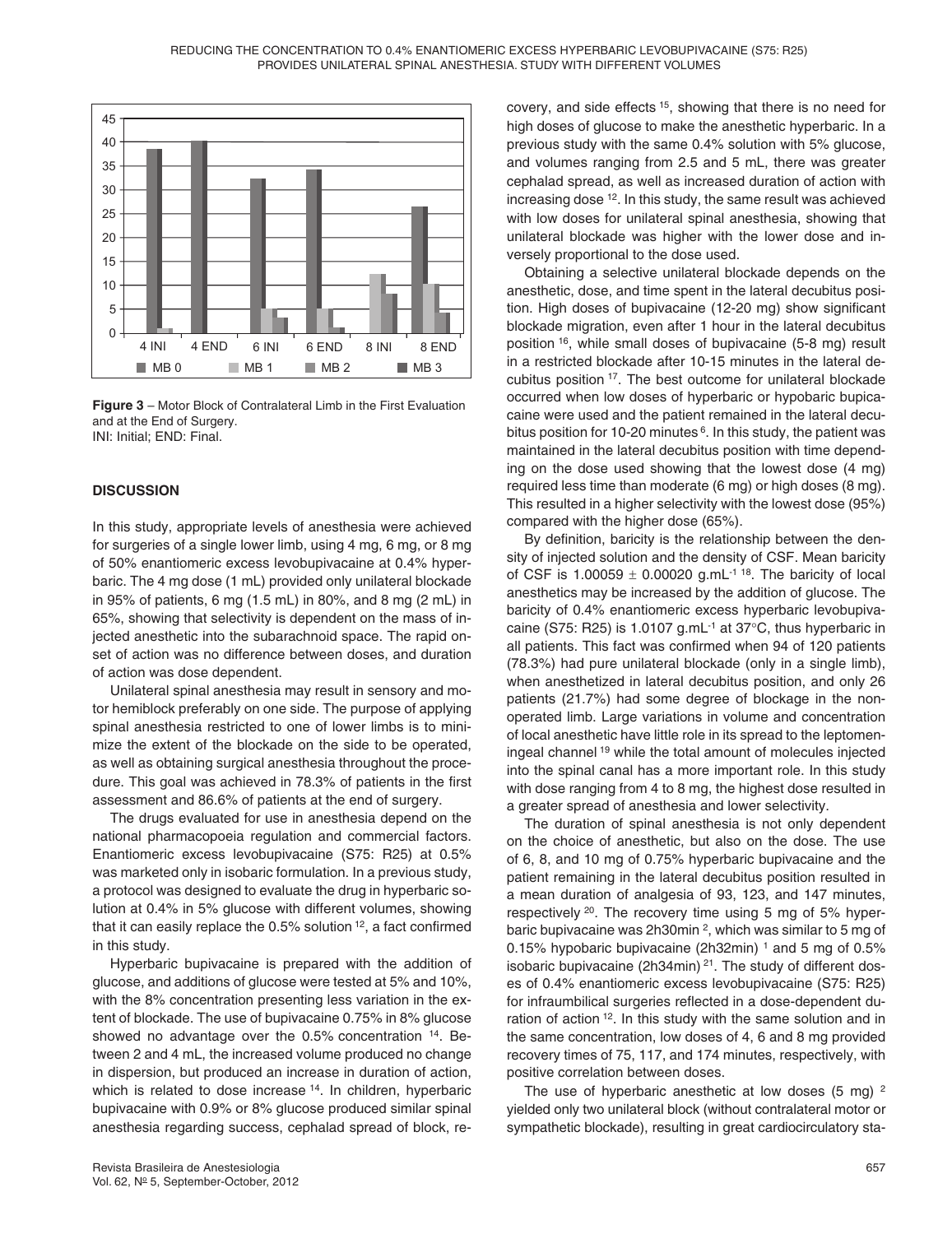bility without hypotension and bradycardia. In the present study at doses ranging from 4 to 8 mg of 0.4% hyperbaric enantiomeric excess levobupivacaine (S75, R25), excellent cardiocirculatory stability was seen with the onset of hypotension in two patients with 6, four with 8 mg and none with 4 mg.

The use of 0.4% enantiomeric excess hyperbaric levobupivacaine in different doses proved to be safe to avoid the onset of TNS<sup>12</sup>. In the present study, there was no case of TNS at doses of 4-8 mg in the same concentration. Another factor that may have contributed to the non-emergence of TNS in our study was the lack of complete blockade of the lower limbs.

Similar to other study <sup>15</sup>, the addition of 5% glucose to enantiomeric excess levobupivacaine (S75, R25) showed that there is no need for a high concentration of glucose to make the anesthetic hyperbaric. There is much consistency in the finding that the usual concentration of 8% glucose for hyperbaric spinal anesthesia is exaggerated, thus allowing the addition of adjuvant analgesics (opioids or not) to the lower dose of local anesthetic and conservation of hyperbaricity. Thus, many other studies can be performed with hyperbaric spinal anesthesia in the context of multimodal analgesia. Likewise, the results obtained by reducing the concentration to 0.4% enantiomeric excess levobupivacaine (S75, R25) are similar to results from other studies obtained with hyperbaric bupivacaine.

In conclusion, 0.4% enantiomeric excess hyperbaric levobupivacaine (S75: R25) with 5% glucose provided a rapid onset of sensory and motor block-level, block duration and patients' dose-dependent satisfaction. Permanence time is dose-dependant. The lower dose yielded the highest incidence of selectivity in both analgesia and motility.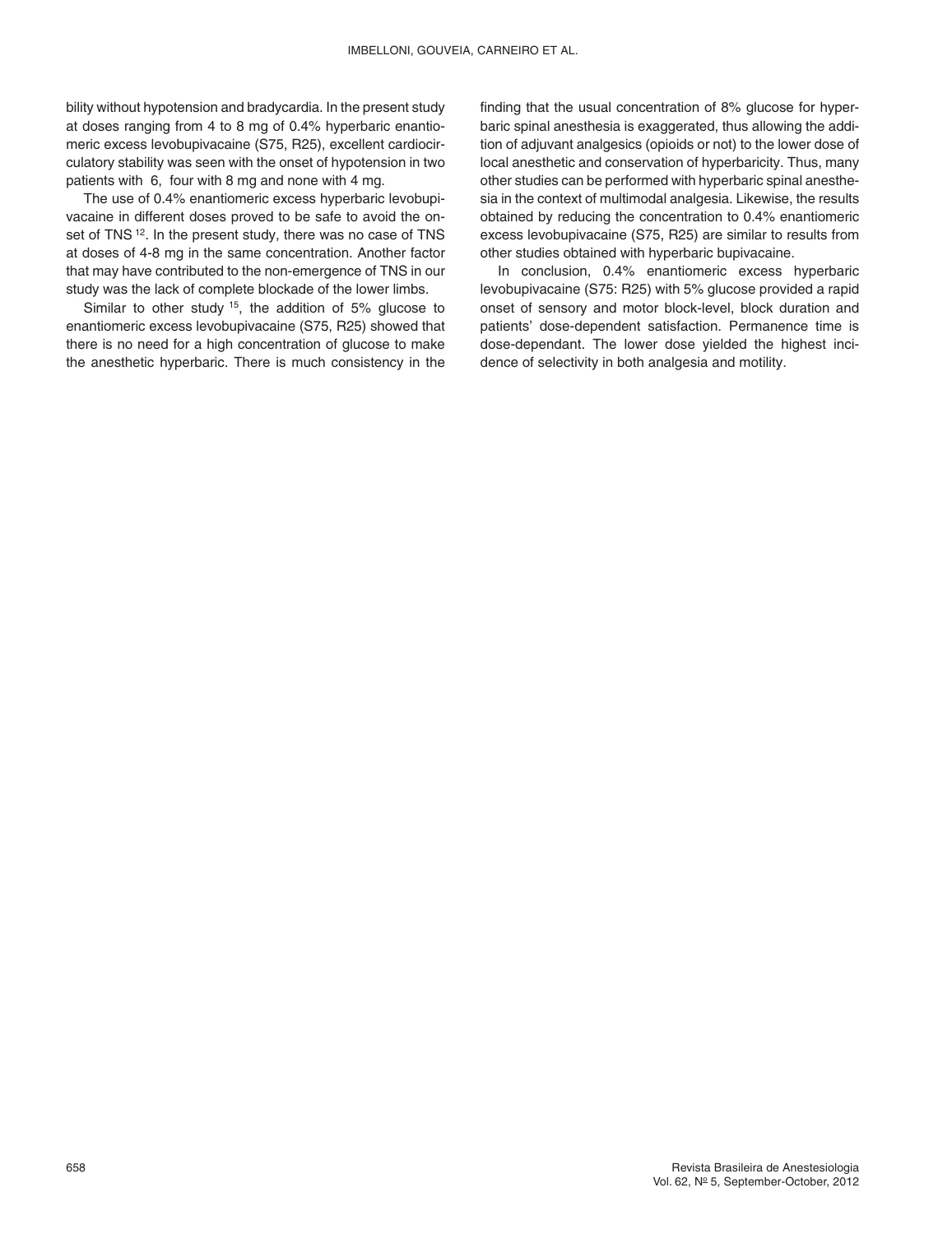### **REFERENCES**

- 1. Imbelloni LE, Beato L, Gouveia MA Baixas doses de bupivacaína hipobárica para raquianestesia unilateral. Rev Bras Anestesiol, 2003;53:579-585.
- 2. Imbelloni LE, Beato L, Cordeiro JA Raquianestesia unilateral com baixa dose de bupivacaína 0,5% hiperbárica. Rev Bras Anestesiol, 2004;54:700-706.
- Casati A, Fanelli G, Aldegheri G et al Frequency of hypotension during conventional or asymetric hyperbaric spinal block. Reg Anesth Pain Med, 1999;24:214-219.
- Imbelloni LE. O uso racional da raquianestesia. Em: Imbelloni LE, Tratado de Anestesia Raquidiana, Medidática Informática Ltda, Curitiba, 2001, Capítulo 8, p. 74.
- 5. Pittoni G, Toffoletto F, Calcarella G et al Spinal anesthesia in outpatient knee surgery: 22-gauge versus 25-gauge Sprotte needle. Anesth Analg, 1995;81:73-79.
- 6. Kuusniemi KS, Pihlajamäki KK, Pitkänen MT A low dose of plain or hyperbaric bupivacaine for unilateral spinal anesthesia. Reg Anesth Pain Med, 2000;25:605-610.
- 7. Tanasichuk MA, Schultz EA, Matthews JH et al Spinal hemianalgesia: An evaluation of a method, its applicability, and influence of the incidence of hypotension. Anesthesiology, 1961;22:74-85.
- 8. Casati A, Fanelli G, Cappelleri G et al Low dose hyperbaric bupivacaine for unilateral spinal anaesthesia. Can J Anaesth, 1998;45:850- 854.
- 9. Simonetti MPB, Valinetti EA, Ferreira FMC Avaliação da atividade anestésica local da S(-)bupivacaína: Estudo experimental in vivo no nervo ciático de rato. Rev Bras Anestesiol, 1997; 47:425-434.
- 10. Imbelloni LE, Beato L Comparação entre bupivacaína racêmica (S50:R50) e mistura enantiomérica de bupivacaína (S75:R25), ambas isobáricas, a 0,5%, em raquianestesia. Estudo em cirurgias ortopédicas. Rev Bras Anestesiol, 2001;51:369-376.
- 11. Imbelloni LE, Vieira EM, Beato L, Sperni F Raquianestesia com a mistura enantiomérica de bupivacaína a 0,5% isobárica (S75-R25) em crianças com idades de 1 a 5 anos para cirurgia ambulatorial. Rev Bras Anestesiol, 2002;52:286-293.
- 12. Imbelloni LE, Cordeiro JA Mistura em excesso enantiomérico de 50% de bupivacaína (S75:R25) hiperbárica para procedimentos cirúrgicos infraumbilicais. Estudo com diferentes volumes. Rev Bras Anestesiol, 2009;59:3-10.
- 13. Bromage PR A comparison of the hydrochloride and carbon dioxide salts of lidocaine and prilocaine in epidural analgesia. Acta Anaesthesiol Scand, 1965;Suppl XVI:55-69.
- 14. Chambers WA, Scott DB Spinal anesthesia with hyperbaric bupivacaine: effect of added vasoconstrictors. Anesth Analg, 1982;61:49- 52.
- 15. Kokki H, Hendolin H No difference between bupivacaine in 0.9% and 8% glucose for spinal anaesthesia in small children. Acta Anaesthesiol Scand, 2000;44:548-551.
- 16. Povey HMR, Jacobsen J, Westergaard-Nielsen J Subarachnoid analgesia with hyperbaric 0.5% bupivacaína: Effect of 60-min period of sitting. Acta Anaesthesiol Scand, 1989;33:295-297.
- 17. Esmaoglu A, Boyaci A, Ersoy O et al Unilateral spinal anesthesia with hyperbaric bupivacaine. Acta Anaesthesiol Scand, 1998;42:1083- 1087.
- 18. Lui ACP, Polis TZ, Cicutti NJ Densities of cerebrospinal fluid and spinal anaesthetic solutions in surgical patients at body temperature. Can J Anesth, 1998;45:297-303.
- 19. Stienstra R, Green N Factors affecting the subarachnoid spread of local anesthetic solution. Reg Anesth, 1991;16:1-166.